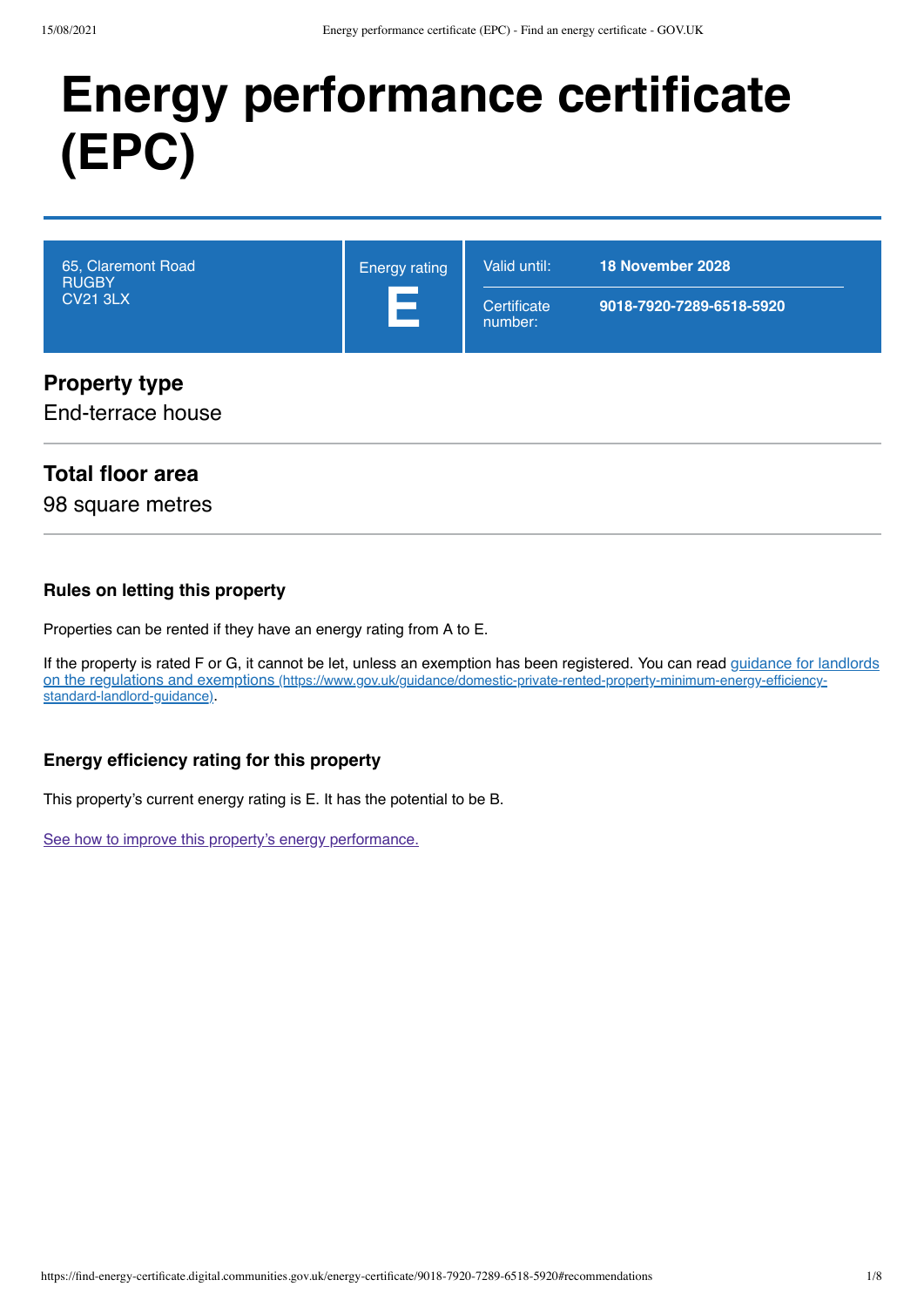| <b>Score</b> | <b>Energy rating</b> | <b>Current</b> | <b>Potential</b> |
|--------------|----------------------|----------------|------------------|
| $92 +$       |                      |                |                  |
| 81-91        | В                    |                | 821<br>B         |
| 69-80        | C                    |                |                  |
| 55-68        | D                    |                |                  |
| 39-54        | Е                    | 46   E         |                  |
| $21 - 38$    | F                    |                |                  |
| $1 - 20$     | G                    |                |                  |

The graph shows this property's current and potential energy efficiency.

Properties are given a rating from A (most efficient) to G (least efficient).

Properties are also given a score. The higher the number the lower your fuel bills are likely to be.

For properties in England and Wales:

- the average energy rating is D
- the average energy score is 60

#### **Breakdown of property's energy performance**

This section shows the energy performance for features of this property. The assessment does not consider the condition of a feature and how well it is working.

Each feature is assessed as one of the following:

- very good (most efficient)
- good
- average
- poor  $\bullet$
- very poor (least efficient)

When the description says "assumed", it means that the feature could not be inspected and an assumption has been made based on the property's age and type.

| Feature | <b>Description</b>                             | Rating    |
|---------|------------------------------------------------|-----------|
| Wall    | Solid brick, as built, no insulation (assumed) | Very poor |
| Roof    | Pitched, no insulation                         | Very poor |
| Roof    | Pitched, 100 mm loft insulation                | Average   |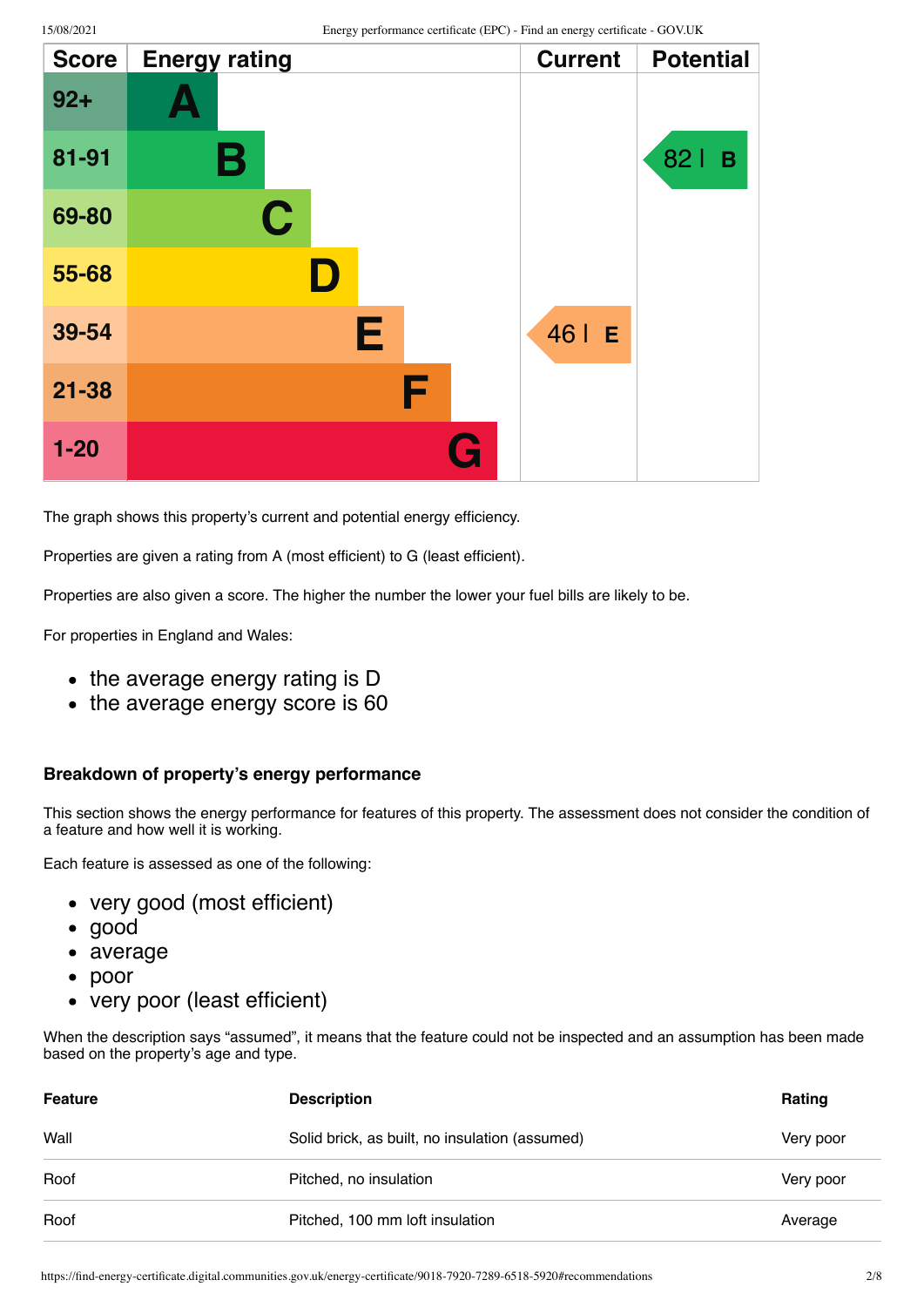15/08/2021 Energy performance certificate (EPC) - Find an energy certificate - GOV.UK

| <b>Feature</b>       | <b>Description</b>                          | Rating    |
|----------------------|---------------------------------------------|-----------|
| Roof                 | Roof room(s), no insulation (assumed)       | Very poor |
| Window               | Fully double glazed                         | Average   |
| Main heating         | Boiler and radiators, mains gas             | Good      |
| Main heating control | Programmer, TRVs and bypass                 | Average   |
| Hot water            | From main system                            | Good      |
| Lighting             | Low energy lighting in 14% of fixed outlets | Poor      |
| Floor                | Solid, no insulation (assumed)              | N/A       |
| Floor                | To unheated space, no insulation (assumed)  | N/A       |
| Secondary heating    | Room heaters, mains gas                     | N/A       |

# **Primary energy use**

The primary energy use for this property per year is 396 kilowatt hours per square metre (kWh/m2).

What is primary energy use?

#### **Environmental impact of this property**

One of the biggest contributors to climate change is carbon dioxide (CO2). The energy used for heating, lighting and power in our homes produces over a quarter of the UK's CO2 emissions.

## **An average household produces**

6 tonnes of CO2

## **This property produces**

6.9 tonnes of CO2

## **This property's potential production**

2.1 tonnes of CO2

By making the [recommended changes](#page-3-0), you could reduce this property's CO2 emissions by 4.8 tonnes per year. This will help to protect the environment.

Environmental impact ratings are based on assumptions about average occupancy and energy use. They may not reflect how energy is consumed by the people living at the property.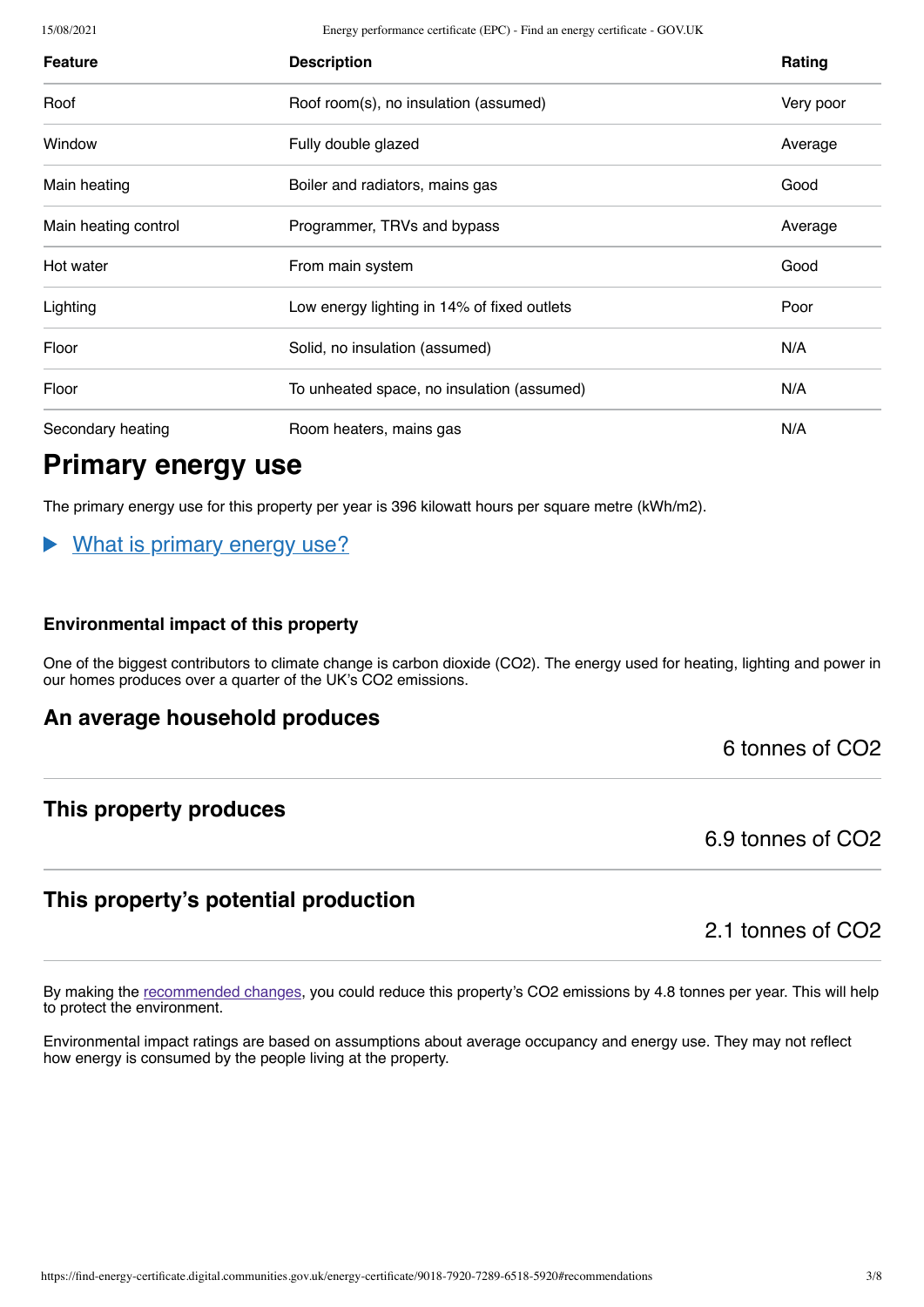#### <span id="page-3-0"></span>**How to improve this property's energy performance**

Making any of the recommended changes will improve this property's energy efficiency.

Potential energy If you make all of the recommended changes, this will improve the property's energy rating and score from E (46) to B (82).

## What is an energy rating?

# **Recommendation 1: Increase loft insulation to 270 mm**

Increase loft insulation to 270 mm

## **Typical installation cost**

## **Typical yearly saving**

**Potential rating after carrying out recommendation 1**

| <b>Recommendation 2: Room-in-roof insulation</b> |  |  |  |
|--------------------------------------------------|--|--|--|
|--------------------------------------------------|--|--|--|

Room-in-roof insulation

## **Typical yearly saving**

**Potential rating after carrying out recommendations 1 and 2**

# 57 |D

# **Recommendation 3: Internal or external wall insulation**

Internal or external wall insulation

## **Typical installation cost**

£4,000 - £14,000

rating

**B**

£100 - £350

£122

51 |E

£1,500 - £2,700

£170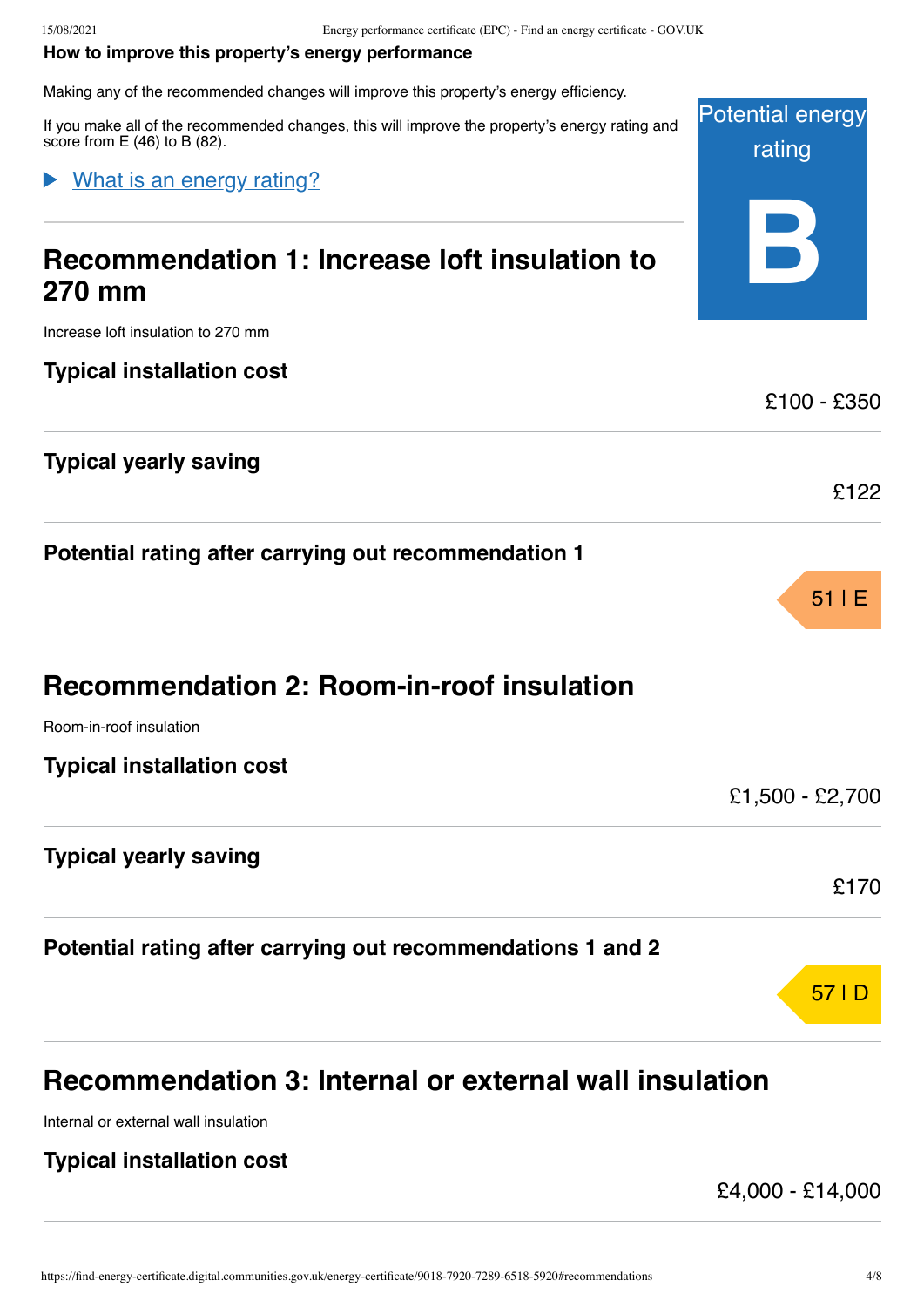|  | Typical yearly saving |
|--|-----------------------|
|  |                       |

| Potential rating after carrying out recommendations 1 to 3 |                   |
|------------------------------------------------------------|-------------------|
|                                                            | 68   D            |
| Recommendation 4: Floor insulation (solid floor)           |                   |
| Floor insulation (solid floor)                             |                   |
| <b>Typical installation cost</b>                           |                   |
|                                                            | $£4,000 - £6,000$ |
| <b>Typical yearly saving</b>                               |                   |
|                                                            | £37               |
| Potential rating after carrying out recommendations 1 to 4 |                   |
|                                                            | 69 I C            |
| <b>Recommendation 5: Low energy lighting</b>               |                   |
| Low energy lighting                                        |                   |
| <b>Typical installation cost</b>                           |                   |
|                                                            | £60               |
| <b>Typical yearly saving</b>                               |                   |
|                                                            | £49               |
| Potential rating after carrying out recommendations 1 to 5 |                   |
|                                                            | 71 I C            |
| Recommendation 6: Heating controls (room thermostat)       |                   |

Heating controls (room thermostat)

## **Typical installation cost**

£350 - £450

## **Typical yearly saving**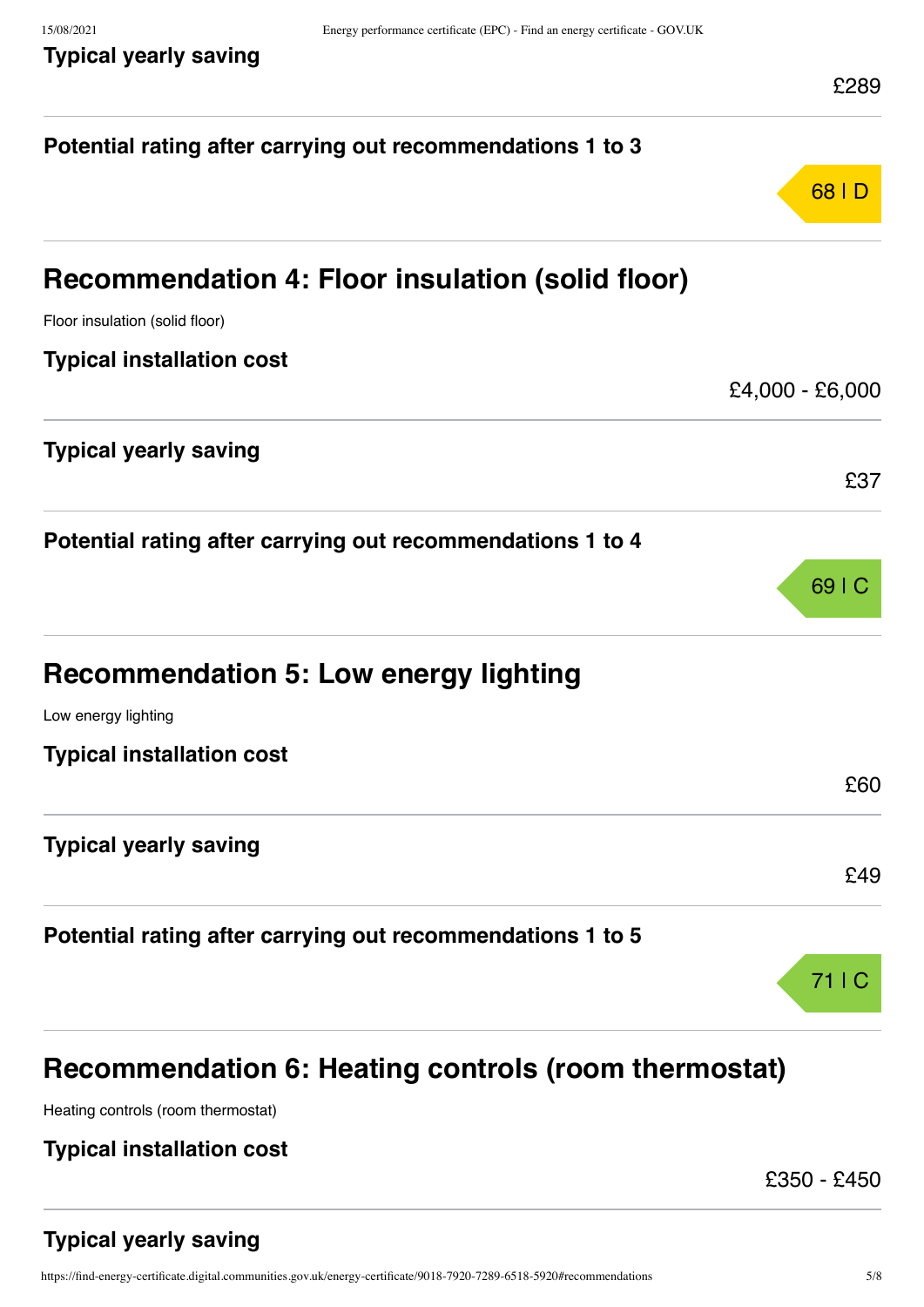# **Potential rating after carrying out recommendations 1 to 6** 72 |C **Recommendation 7: Solar water heating** Solar water heating **Typical installation cost** £4,000 - £6,000 **Typical yearly saving** £30 **Potential rating after carrying out recommendations 1 to 7** 73 |C **Recommendation 8: Solar photovoltaic panels, 2.5 kWp** Solar photovoltaic panels **Typical installation cost** £5,000 - £8,000 **Typical yearly saving** £301 **Potential rating after carrying out recommendations 1 to 8** 82 |B

# **Paying for energy improvements**

[Find energy grants and ways to save energy in your home.](https://www.gov.uk/improve-energy-efficiency) (https://www.gov.uk/improve-energy-efficiency)

**Estimated energy use and potential savings**

**Estimated yearly energy cost for this property**

£1407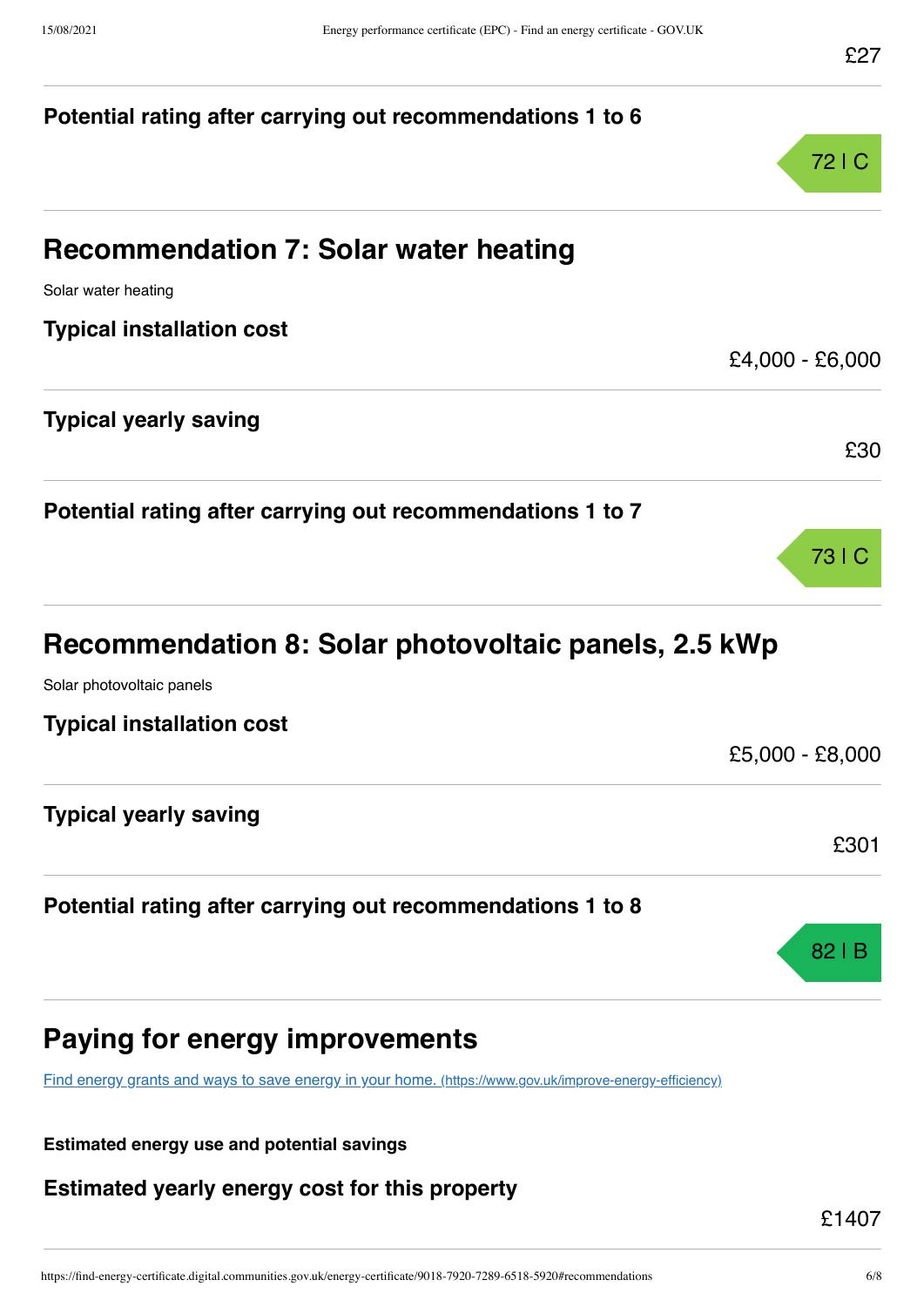## **Potential saving**

The estimated cost shows how much the average household would spend in this property for heating, lighting and hot water. It is not based on how energy is used by the people living at the property.

The estimated saving is based on making all of the recommendations in [how to improve this property's energy performance.](#page-3-0)

For advice on how to reduce your energy bills visit Simple Energy Advice [\(https://www.simpleenergyadvice.org.uk/\)](https://www.simpleenergyadvice.org.uk/).

# **Heating use in this property**

Heating a property usually makes up the majority of energy costs.

## **Estimated energy used to heat this property**

## **Space heating**

20735 kWh per year

## **Water heating**

2099 kWh per year

## **Potential energy savings by installing insulation**

| <b>Type of insulation</b>    | Amount of energy saved |
|------------------------------|------------------------|
| <b>Loft insulation</b>       | 2359 kWh per year      |
| <b>Solid wall insulation</b> | 5222 kWh per year      |

You might be able to receive Renewable Heat Incentive payments [\(https://www.gov.uk/domestic-renewable-heat-incentive\)](https://www.gov.uk/domestic-renewable-heat-incentive). This will help to reduce carbon emissions by replacing your existing heating system with one that generates renewable heat. The estimated energy required for space and water heating will form the basis of the payments.

#### **Contacting the assessor and accreditation scheme**

This EPC was created by a qualified energy assessor.

If you are unhappy about your property's energy assessment or certificate, you can complain to the assessor directly.

If you are still unhappy after contacting the assessor, you should contact the assessor's accreditation scheme.

Accreditation schemes are appointed by the government to ensure that assessors are qualified to carry out EPC assessments.

## **Assessor contact details**

#### **Assessor's name**

Neil Webb

# **Telephone**

07985273622